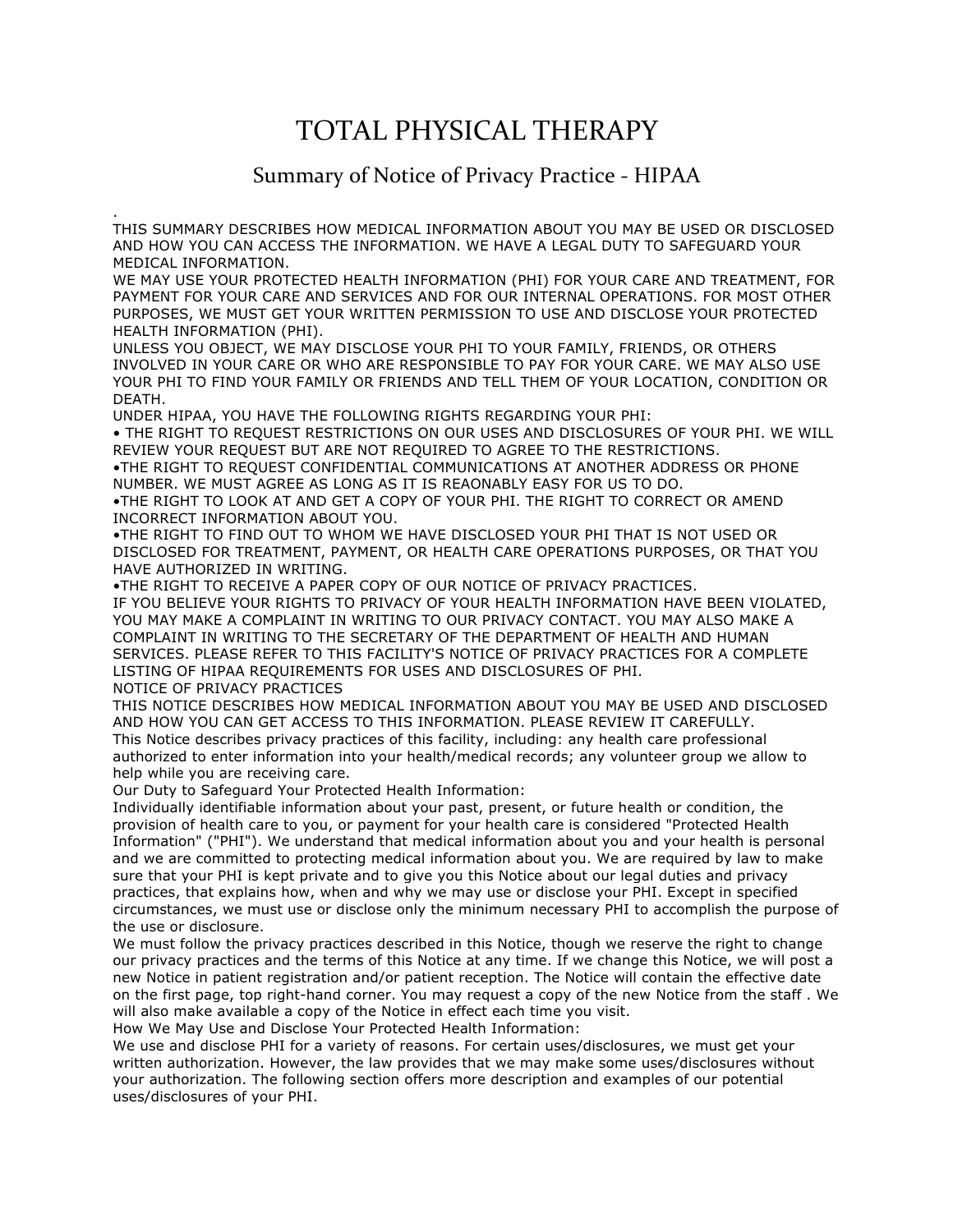Uses and Disclosures Relating to Treatment, Payment, or Health Care Operations. Generally, we may use/disclose your PHI:

•For treatment: We may disclose your PHI to doctors, nurses, and other health care personnel who are involved in providing your health care. For example, your PHI will be shared among members of your treatment team, pharmacy staff, or with a specialist to whom you have been referred. We may also share PHI with health care provider licensing bodies like the Indiana State Department of Health. •To obtain payment: We may use/disclose your PHI in order to bill and collect payment for your health care services. For example, we may release portions of your PHI to Medicare/Medicaid, a private insurer or group health plan to get paid for services that we delivered to you. Release of your PHI to the state Medicaid agency might also be necessary to determine your eligibility for publicly funded services.

•For health care operations: We may use/disclose your PHI in the course of our operations. For example, we may use your PHI or your answers to a patient satisfaction survey in evaluating the quality of services provided by our staff, or disclose your PHI to our auditors or attorneys for audit or legal purposes.

•Appointment reminders: Unless you provide us with alternative instructions, we may send appointment reminders and other similar materials to your home. We may also call your home and leave a message on your answering machine or voicemail. (See Section III about confidential communication.)

•Treatment Alternatives: We may contact you about possible treatment options or alternatives, or other health-related benefits or services that may interest you.

•Fundraising: We may contact you to raise money for operations, unless you tell us in writing not to contact you for this purpose.

Uses and Disclosures Requiring Authorization: For uses and disclosures other than treatment, payment and operations purposes, we are required to have your written authorization, unless the use or disclosure falls within one of the exceptions described below. You may revoke an authorization, in writing, any time to stop future uses/disclosures. If you revoke your authorization, we will stop using/disclosing your PHI for purposes or reasons covered by your written authorization. You need to understand that we are unable to take back disclosures we have already made with your permission and that we are required to keep our records of the care we provided to you. (See Section VI for instructions for revoking an authorization.) We cannot refuse to treat you if you refuse to sign an authorization to release PHI, unless services provided are solely to create health records for a third party, such as a physical and drug testing for an employer or insurance company; or if treatment provided is research-related and authorization is required for the use of health information for research purposes.

Uses and Disclosures Not Requiring Authorization: The law provides that we may use/disclose your PHI without your authorization in the following circumstances:

•When required by law: We may disclose PHI when a law requires that we report information about suspected abuse, neglect or domestic violence, or relating to suspected criminal activity, for FDAregulated products or activities, or in response to a court order. We must also disclose PHI to authorities that monitor compliance with these privacy requirements.

•For public health activities: We may disclose PHI when we are required to collect information about disease or injury, or to report vital statistics to the public health authority, such as reports of tuberculosis cases or births and deaths.

•For health oversight activities: We may disclose PHI to the Indiana State Department of Health or other agencies responsible for monitoring the health care system for such purposes as reporting or investigation of unusual incidents.

•Relating to decedents: We may disclose PHI relating to an individual's death to coroners, medical examiners or funeral directors, and to organ procurement organizations relating to organ, eye, or tissue donations or transplants.

•For research purposes: In certain circumstances, that have been approved by an Institutional Review Board, we may disclose PHI in order to assist medical research, such as comparing the health and recovery of all patients who received one medicine to those who received another. We will almost always ask you for your specific permission if the researcher will have access to your name, address and other PHI, or will be involved in your case.

•To avert threat to health or safety: In order to avoid a serious threat to health or safety, we may disclose PHI as necessary to law enforcement officials in circumstances such as: in response to a court order; to identify a suspect, witness or missing person; about crime victims; about a death that we may suspect if the result of criminal conduct; or criminal conduct at the health care facility.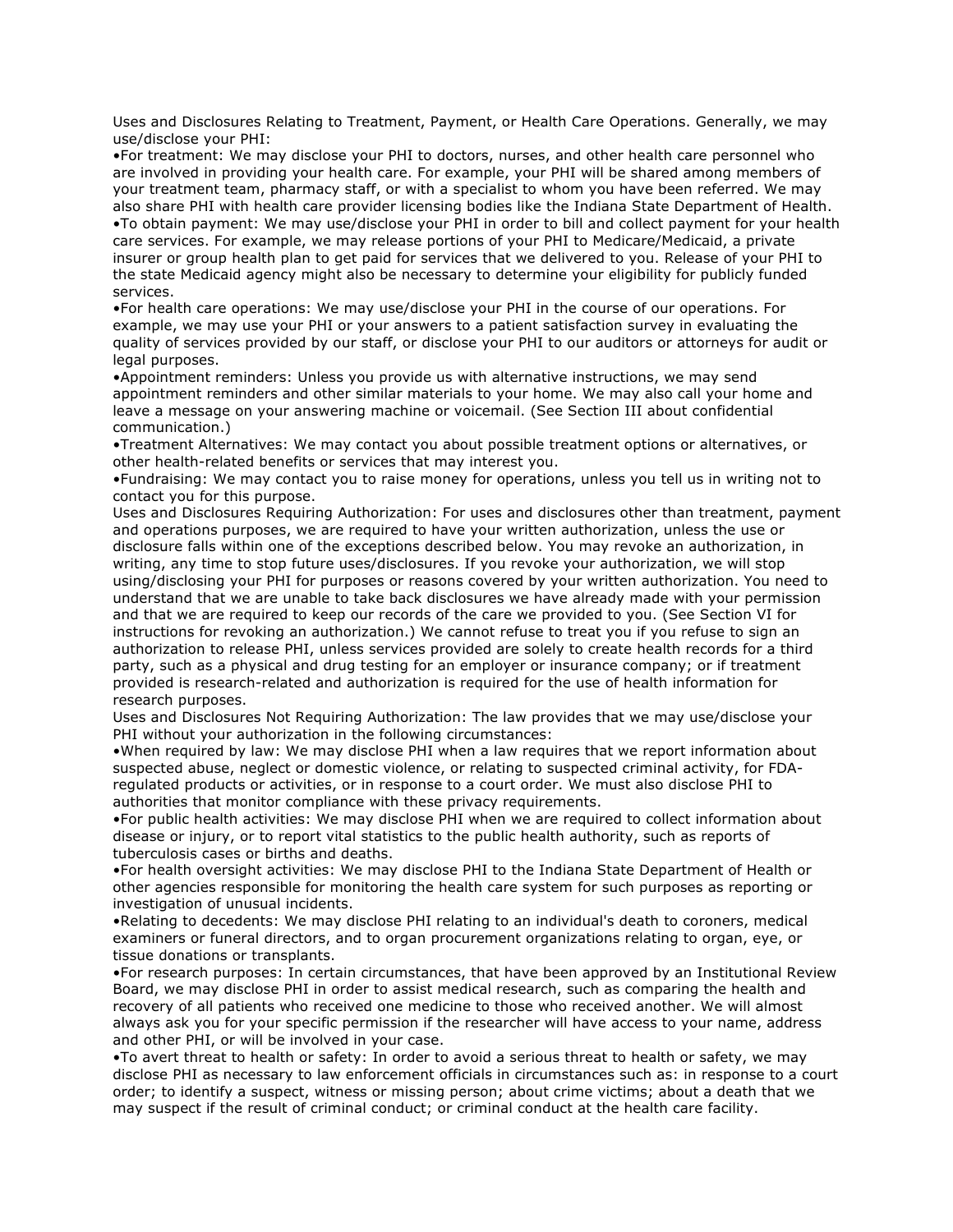•For specific government functions: We may disclose PHI of military personnel and veterans in certain situations; to correctional facilities in certain situations; and for national security and intelligence reasons, such as protection of the President.

•Workers' Compensation: We may disclose your PHI to your employer for Workers' Compensation or similar programs that provide benefits for work-related illness or injury.

•Inmates: An inmate does not have rights listed in this Notice of Privacy Practices. The rights listed in this notice will not apply to inmates of a correctional institution.

Uses and Disclosures Requiring You to Have an Opportunity to Object: In the following situations, we may disclose your PHI if we inform you about the disclosure in advance and you have the opportunity to agree to or prohibit or restrict the disclosure. However, if there is an emergency situation and you cannot be given the opportunity to object, disclosure may be made if it is consistent with any prior expressed wishes and the disclosure is determined to be in your best interests. You must be informed and given an opportunity to object to further disclosure as soon as you are able to do so.

•To families, friends or others involved in your care: We may share with these people information directly related to your family's, friend's or other person's involvement in your care or payment for your care. We may also share PHI with these people to notify them about your location, general condition or death.

•Disaster relief: We may release your PHI to a public or private relief agency for purposes of coordinating notifying your family and friends of your location, condition or death in the event of a disaster.

Your Rights Regarding Your Protected Health Information: You have the following rights relating to your protected health information:

•To request restrictions on uses/disclosures: You have the right to ask that we limit how we use or disclose your PHI. You must make your request in writing. We will consider your request, but are not legally bound to agree to the restriction. To the extent that we do agree to any restrictions on our use/disclosure of your PHI, we will put the agreement in writing and abide by it except in emergency situations. If agreed upon, these restrictions will only apply to this health care facility. You understand that we are not able to take back disclosures already made. We cannot agree to limit uses/disclosures that are required by law.

•To request confidential communication: You have the right to ask that we send you information at an alternative address or by an alternative means, such as contacting you only at work. You must make your request in writing. We must agree to your request as long as it is reasonably easy for us to do so.

•To inspect and copy your PHI: Unless your access is restricted for clear and documented treatment reasons, you have a right to see your protected health information if you put your request in writing. We will respond to your request within 30 days. If we deny your access, we will give you written reasons for the denial and explain any right to have the denial reviewed. If you want copies of your PHI, a charge for copying may be imposed. You have a right to choose what portions of your information you want copied and to have information on the cost of copying in advance.

•To request amendment to your PHI: If you believe that there is a mistake or missing information in our record of your PHI, you may request, in writing, that we correct or add to the record. Written requests must include a reason that supports your request. We will respond within 60 days of receiving your request. We may deny your request for an amendment if it is not in writing or does not include a reason to support the request. We may also deny your request if we determine that the PHI is: (1) correct and complete; (2) not created by us and/or not part of our records, or; (3) not permitted to be disclosed. Any denial will state the reasons for denial and explain your rights to have the request and denial reviewed, along with any statement in response that you provide, appended to your PHI. If we approve the request for amendment, we will change the PHI and so inform you, and tell others that need to know about the change in the PHI. Any laboratory records subject to the Clinical Laboratory Act of 1988 (CLIA) are exceptions to this rule.

•To find out what disclosures have been made: You have a right to get a list of when, to whom, for what purpose, and what content of your PHI has been released other than instances of disclosure for which you gave your written authorization. (This is called an accounting of disclosures.) Your request can relate to disclosures going as far back as six (6) years. This list will not include any disclosures made before April 14, 2003, for national security purposes, for treatment, payment or operations purposes, or to law enforcement officials or correctional facilities. Your request must be in writing. We will respond to your written request for such a list within 60 days of receiving it. There will be no charge for the first list requested each year. There may be a charge for subsequent requests. •To receive a paper copy of this Notice: You have a right to receive a paper copy of this Notice and/or